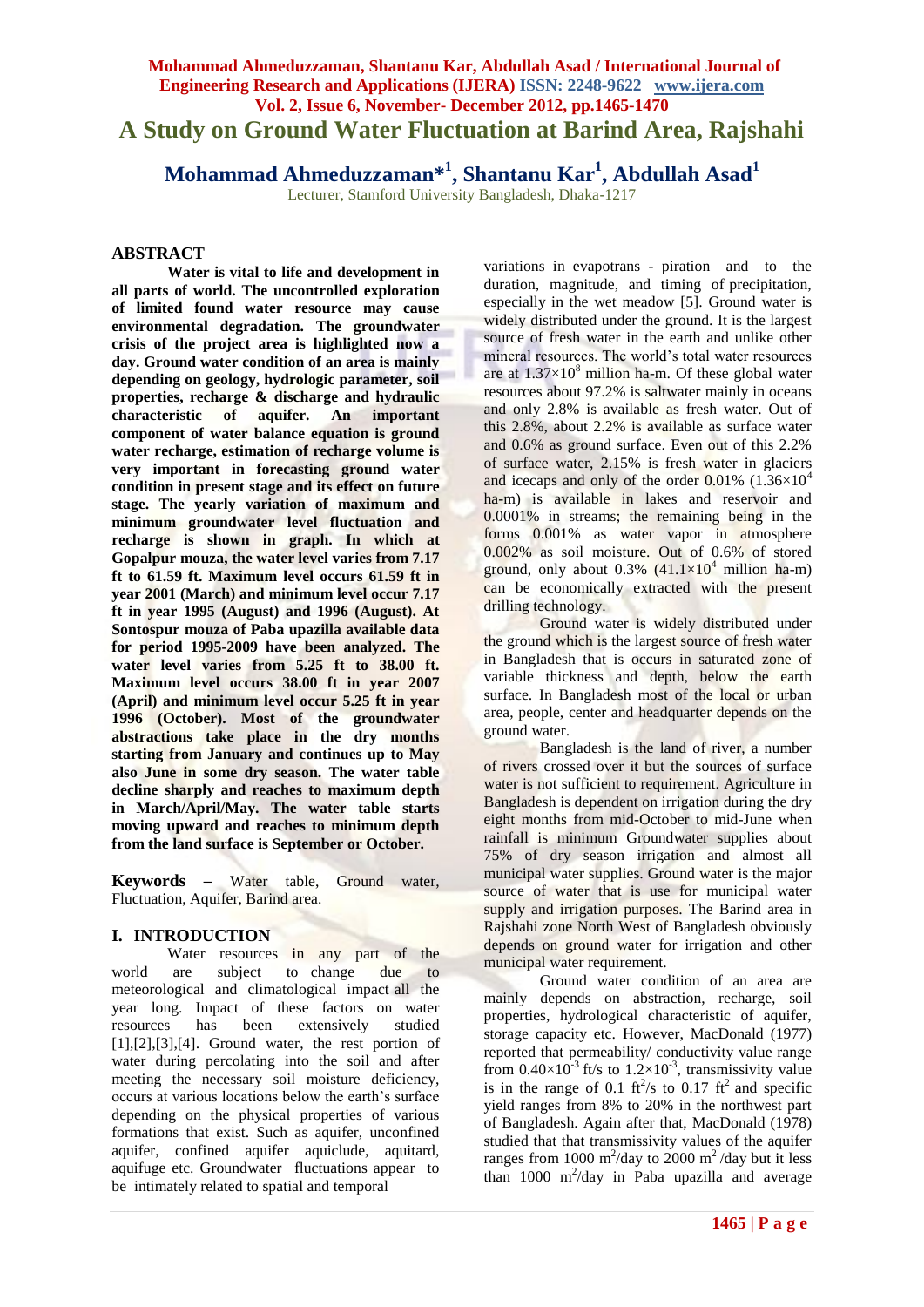storage coefficient value was estimated 0.01. Annual

potential recharge was estimated varying from about 600 mm to 800 mm but actual recharge would be less by 20% to 30% of the potential recharge. It is very important increase of ground water for agricultural, municipal and industrial needs. The increase of ground water can be achieved by infiltration of rainfall, recharge by seepage, surface flow etc.

With the increasing use of ground water for agricultural, municipal, industrial needs, the annual extraction of groundwater are far in excess of net<br>average recharge from natural sources. average recharge from natural Consequently ground water is being withdrawn from storage and water levels are declining resulting in crop failure adverse salt balance, sea waters intrusion in costal aquifers and subsidence in areas where draft esulting compaction of sediment. Even in high rainfall areas of the state, water scarcity is experienced in summer months [6]. Hard rocks derive its status as an aquifer on the basis of secondary porosity that gets developed due to decomposive and weathering processes over a period of time [7],[8]. Consequently, groundwater occurs largely in the secondary porosity of weathered mantle limited to a shallow depth [9].

In order to maintain ground water supplies indefinitely the hydrological equilibrium must exist between all water entering and leaving the basin. The management of ground water is essential to obtain desired economic benefits. Maximum economic and beneficial use can be obtained by coordinating ground water and surface water resource. The proper management of ground water resources requires an adequate knowledge of the extent of the storage, the rate of discharge, the rate of recharge to ground water body and the use of economical of extraction. Sometimes it may be necessary to apply the artificial recharging to the reservoir so that it many supplements the natural recharge. Groundwater is stored in the ground in materials like gravel or sand. It's kind of like the earth is a big sponge holding all that water. Water can also move through rock formations like sandstone or through cracks in rocks.

#### **II. STUDY AREA**

The Barind Integrated Area Development Project (BIADP) is located in the Barind tract situated in the northern portion of Bangladesh. The part of greater Rajshahi, Nawabgonj, Dinajpur, Rangpur, Jaipurhat, Gaibanda and Bogra district of Bangladesh and the lndian territorial Maldah district of West Bengal is geographically identified as Barind tract. Paba is one of thana of Rajshahi district which is situated north side. The hard red soil of this area is varying significant in comparison with respect to the other part of the country. The Rajshahi Barind tract is located in between  $24^{0}23'$  to

 $25^{\circ}$ 15'N latitude and  $88^{\circ}$ 2' to  $88^{\circ}$ 57'E longitude. Map of the study area in Barind tract is shown in **Fig. 1**.

Paba is one of the thana of Rajshahi district. Paba thana, now an upazilla was established in 1971. It consists of 9 union parishad, 195 mouzas and 261 villages. Its total area of this thana is 161.85 square kilometers. Paba is bounded by Mohanpur and Tanore upazilla on the north, West Bengal of India and Charghat upazilla on the south, Puthia and Durgapur (Rajshahi) upazilla on the east, Godagari upazilla on the west is shown in **Fig. 2**.



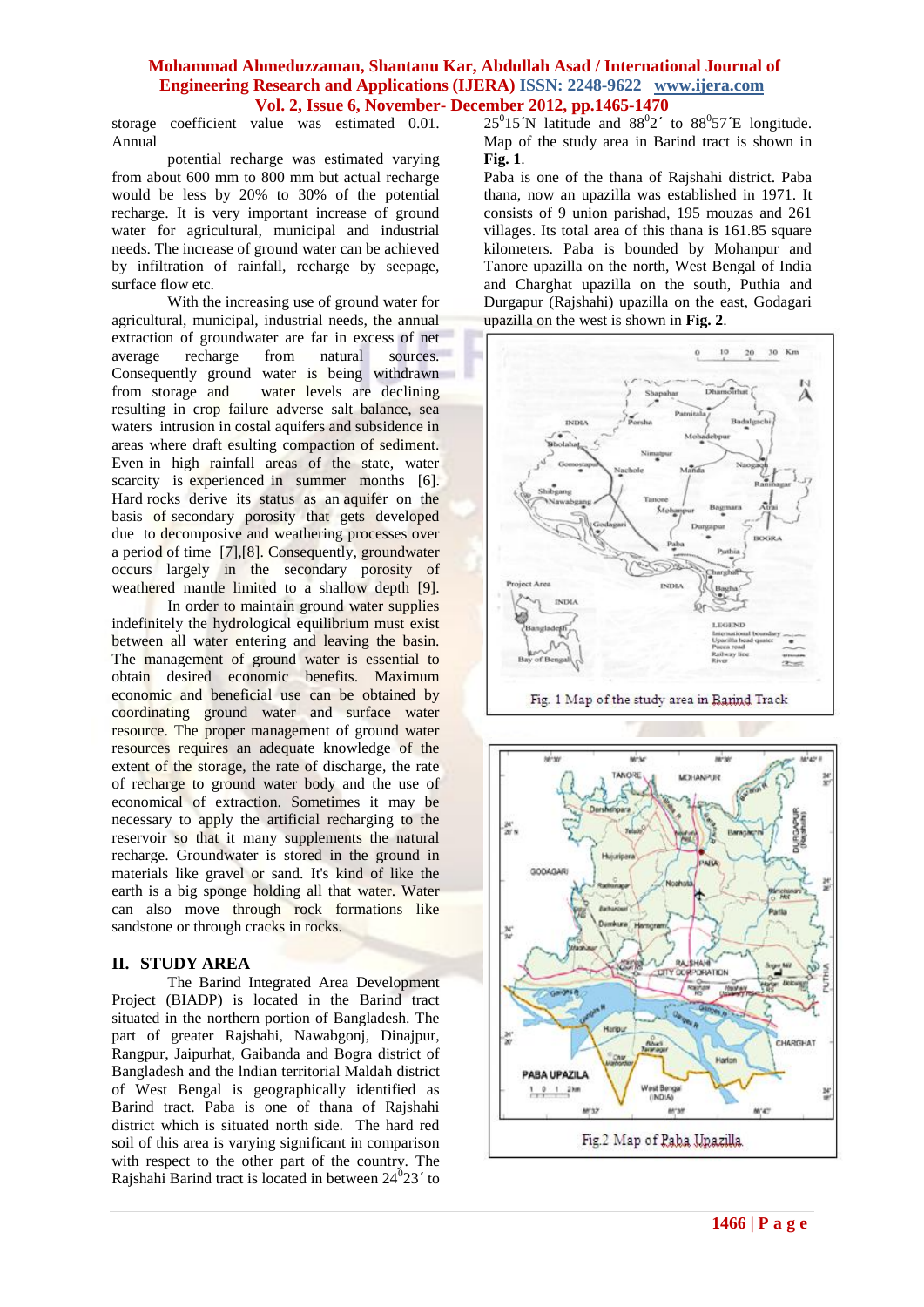### **III. ENVIRONMENTAL IMPACT DUE TO GROUND**

Due to rapid lowering of static water level, several problems may be arised. The natural supply of ground water is usually limited with regard to time and place. In recent years, the use of this limited supply has grown enormously. Due to this excessive stress upon the ground water resource, the yield capacity is being reduced and the need to conserve them is now generally recognized. It is clear to require for sound development wise use and protection of this resource.

The investigated area is a semi-arid zone which is situated in the North-Western Part of Bangladesh where ground water is the only source of fresh water. Although it is not an easy task to provide a quantitative assessment of ground water reservoirs with reference to their potentialities and limitations for development, an attempt has been made to evaluate the ground water potentialities of the study area with available data. Furthermore it is seen that the water table also at higher elevation which gave rise to ground water divide.

### **IV. SOIL FORMATION**

The Barind tract is nearly level over most of the extent, but is hilly and dissent by narrow vallents (bodes) in the west. Major soils are mixed yellowish brown and grayishloam to clay loam. The total cultivated area being 1.44 million acres, out of which 34% is loamy, 10% sandy, 49% clayey, and 7% others.

# **V. TOPOGRAPHY**

The landscape comprises mainly in the Eastern part, dissected and undulating in western part. Dissection and valley occur both at short and long distances. In the dissected areas top to the landscapes, that is the summits are level, the slopes and valley sides are terraced locally rounded dome shaped summit occurs due to closer dissection. The land is classified as follows: High land (H.L): Land above normal flood level. Medium high land (M.H.L): Land flooded up to a depth of 7.62 cm during monsoon season but water level in the fields in normally 15.24 or less by the end of August. Medium Land (M.L): Land flooded from 0.92 m - 1.83 m depth during the monsoon season. Low land (L.L): Land flooded above 1.83 m depth during the monsoon season.

#### **VI. CLIMATE**

There are two main season, separated by transition season. The monsoon season lasts from May/June until September and shows the typical monsoon characteristic of heavy rain and high humidity. The dry season from November to February is sunny and relatively cool, with only occasional scattered. The climate of the project area is more and less the average for the country as a whole characterized by the two distinct seasons– the wet season from June to September and the dry season during rest of the year.

The average temperature of the project area varies between  $8^0C$  to  $44^0C$ . January and February are the coolest month, when temperature falls below 8 <sup>0</sup>C. Summer starts abruptly in March and is characterized by a hot north westerly wind and a rapid increase in mean daily relative humidity from 60% to 85%. Temperature as high as  $43^{\circ}$ C is experienced for some time during summer season. The monthly distribution of rainfall in the project follows the usual pattern of monsoon with heavy rains starting in May and ending in September and very little of no rainfall during the rest of the year. Rainfall area varies from about 1500 to 2000 mm.

### **VII. SPECIFIC YIELD**

The volume of water, expressed as percentage of the total volume of the saturated aquifer, that can be drained by gravity is called the specific yield. The specific yield of an aquifer is the ratio of the volume of water which will drain freely from the material to the volume of formation.

### **VIII. RESULT AND DISCUSSION**

In the study area most of the groundwater abstractions take place in the dry months starting from January and continues up to May also June in some dry season. During this period the recharge is almost mil, the rate of evaporation and almost nil, the rate of evaporation and evapotranspiration is high and most of the river flow is derived from groundwater reservoir as base flow. As a result of all these natural and artificial withdrawal, the water table decline sharply and reaches to maximum depth in March/April/May. Rain starts in the pre-monsoon period and at the same time begins to recharge to the underground storage. The major artificial abstraction of ground water is also stopped by this time and high relative humidity in the atmospheric reduces the rate of evaporation and evapotranspiration. All these cause a gradual increase in ground water reservoir which is reflected by the change of the water table. The water table starts moving upward and reaches to minimum depth from the land surface is September or October.

In the study area most of the ground water abstractions take place in the dry seasons starting from January continues up to May also June in some dry season. During this period the recharge is almost nil & most of river flow is derived from ground water reservoir base flow. As a result of all these natural & artificial withdrawal, the water table decline sharply & reaches to maximum depth in March or April. The water level starts moving upwards & reaches to minimum depth from the land surface in August/September/October.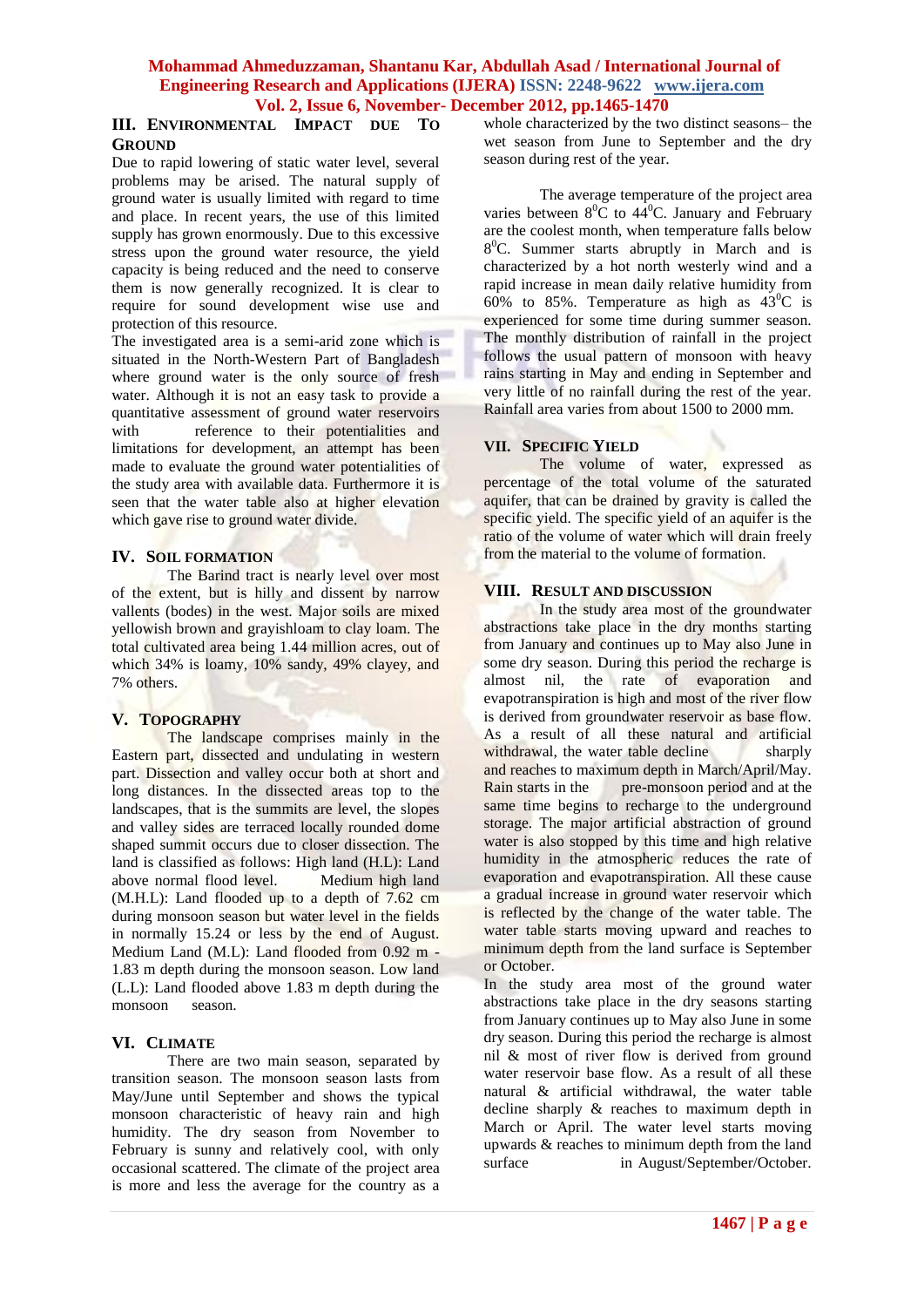The fluctuation of ground water level (monthwise) for the two unions (Naohata, Haripur) of Paba. Fluctuation of ground water level is different in magnitude depending on the extraction and recharge for different location. For this study groundwater level of Barind area of Rajshahi have been analyzed. All available data of Paba of Barind area of Rajshahi have been considered for preparing hydrographs. Ground water level fluctuation of different region of different year is shown in figure 4.3.1 to 4.3.30.

At Gopalpur mouza union of Paba upazilla available data for or period 1994-2008 have been analyzed. The water level varies from 7.17 ft to 61.59 ft. Maximum level occur 61.59 ft in year 2001 (March) and minimum level occurs 7.17 ft in year 1995 (August) and 1996 (August). At Sontospur mouza of Paba upazilla available data for period 1995-2009 have been analyzed. The water level varies from 5.25 ft to 38.00 ft. Maximum level occur 38.00 ft in year 2007 (April) and minimum level occur 5.25 ft in year 1996 (October).

From the study ground water recharge is maximum 6 ft during 1994 to 1996 and minimum 1.6 ft during 2008 at Gopalpur and ground water recharge is maximum 3.8 ft during 2007 and minimum 1.4 ft during 2003 at Sontospur. The results of this study have been intended to illustrate the effect of deep tube wells on groundwater table in the Barind tract Paba.

A declined water table is a characteristic of the region that has used its water resources not wisely and is taking more from its groundwater reservoir than is replenished naturally.

In the study area most of the groundwater abstractions take place in the dry months starting from January and continues up to May also June in some dry season. During this period the recharge is almost nil, the rate of evaporation and evapotranspiration is high and most of the river flow is derived from groundwater reservoir as base flow. As a result of all these natural and artificial withdrawal, the water table decline sharply and reaches to maximum depth in March/April/May. Rain starts in the pre-monsoon period and at the same time begins to recharge to the underground storage. The major artificial abstraction of ground water is also stopped by this time and high relative humidity in the atmospheric reduces the rate of evaporation and evapotranspiration. All these cause a gradual increase in ground water reservoir which is reflected by the change of the water table. The water table starts moving upward and reaches to minimum depth from the land surface is September or October.

ESTIMATION OF GROUND WATER LEVEL FLUCTUATION AT GOPALPUR

| Year | Maximum<br>level<br>water<br>(f <sub>t</sub> ) |        | Minimum water<br>(f <sub>t</sub> )<br>level |        | Variation<br>οf<br>water level (ft) |        |
|------|------------------------------------------------|--------|---------------------------------------------|--------|-------------------------------------|--------|
|      | first                                          | Second | first                                       | Second | first                               | Second |
|      | test                                           | test   | test                                        | test   | test                                | test   |
| 1994 | 53.08                                          | 53.67  | 14.67                                       | 18.00  | 38.41                               | 35.67  |
| 1995 | 52.25                                          | 52.75  | 9.33                                        | 7.17   | 42.92                               | 45.58  |
| 1996 | 52.25                                          | 52.75  | 9.33                                        | 7.17   | 42.92                               | 45.58  |
| 1997 | 51.59                                          | 51.25  | 20.50                                       | 20.33  | 31.09                               | 30.92  |
| 1998 | 47.59                                          | 48.00  | 17.17                                       | 15.00  | 30.42                               | 33.00  |
| 1999 | 57.33                                          | 56.59  | 18.33                                       | 20.50  | 39.00                               | 36.09  |
| 2000 | 45.59                                          | 52.50  | 23.00                                       | 19.50  | 22.59                               | 33.00  |
| 2001 | 60.00                                          | 61.59  | 23.00                                       | 21.33  | 37.00                               | 40.26  |
| 2002 | 53.08                                          | 53.67  | 14.67                                       | 18.00  | 38.41                               | 35.67  |
| 2003 | 36.92                                          | 38.08  | 21.42                                       | 21.33  | 15.50                               | 16.75  |
| 2004 | 55.25                                          | 55.42  | 36.00                                       | 35.42  | 19.25                               | 20.00  |
| 2005 | 38.00                                          | 38.17  | 20.00                                       | 20.08  | 18.00                               | 18.09  |
| 2006 | 33.42                                          | 34.84  | 18.50                                       | 18.50  | 14.92                               | 16.34  |
| 2007 | 40.00                                          | 39.50  | 17.17                                       | 16.75  | 22.83                               | 22.75  |
| 2008 | 41.08                                          | 40.00  | 26.25                                       | 29.75  | 14.83                               | 10.25  |

#### TABLE 2

ESTIMATION OF GROUND WATER LEVEL FLUCTUATION AT **SONTOSPUR** 

| Year | Maximum           |        | Minimum           |        | Variation<br>of  |        |
|------|-------------------|--------|-------------------|--------|------------------|--------|
|      | water             | level  | water             | level  | water level (ft) |        |
|      | (f <sup>t</sup> ) |        | (f <sub>t</sub> ) |        |                  |        |
|      | first             | Second | first             | Second | first            | Second |
|      | test              | test   | test              | test   | test             | test   |
| 1995 | 30.42             | 31.17  | 6.50              | 6.33   | 23.92            | 24.84  |
| 1996 | 26.08             | 26.25  | 5.33              | 5.25   | 20.75            | 21.00  |
| 1997 | 23.08             | 23.00  | 8.42              | 8.92   | 14.66            | 14.08  |
| 1998 | 28.33             | 29.08  | 12.59             | 12.00  | 15.74            | 17.08  |
| 1999 | 32.42             | 32.00  | 6.17              | 7.42   | 26.25            | 24.58  |
| 2000 | 27.33             | 29.17  | 9.50              | 7.42   | 17.83            | 21.75  |
| 2001 | 31.59             | 33.67  | 10.25             | 11.42  | 21.34            | 22.25  |
| 2002 | 33.50             | 33.33  | 11.50             | 11.50  | 22.00            | 21.83  |
| 2003 | 21.67             | 22.08  | 12.17             | 11.50  | 9.50             | 10.58  |
| 2004 | 31.50             | 33.33  | 19.00             | 19.42  | 12.50            | 13.91  |
| 2005 | 28.50             | 30.17  | 18.25             | 18.84  | 10.25            | 11.33  |
| 2006 | 29.33             | 31.67  | 18.50             | 18.50  | 10.83            | 13.17  |
| 2007 | 36.00             | 38.00  | 9.00              | 8.17   | 27.00            | 29.83  |
| 2008 | 33.92             | 34.84  | 9.17              | 10.00  | 24.75            | 24.84  |
| 2009 | 32.33             | 33.67  | 16.17             | 14.50  | 16.16            | 19.17  |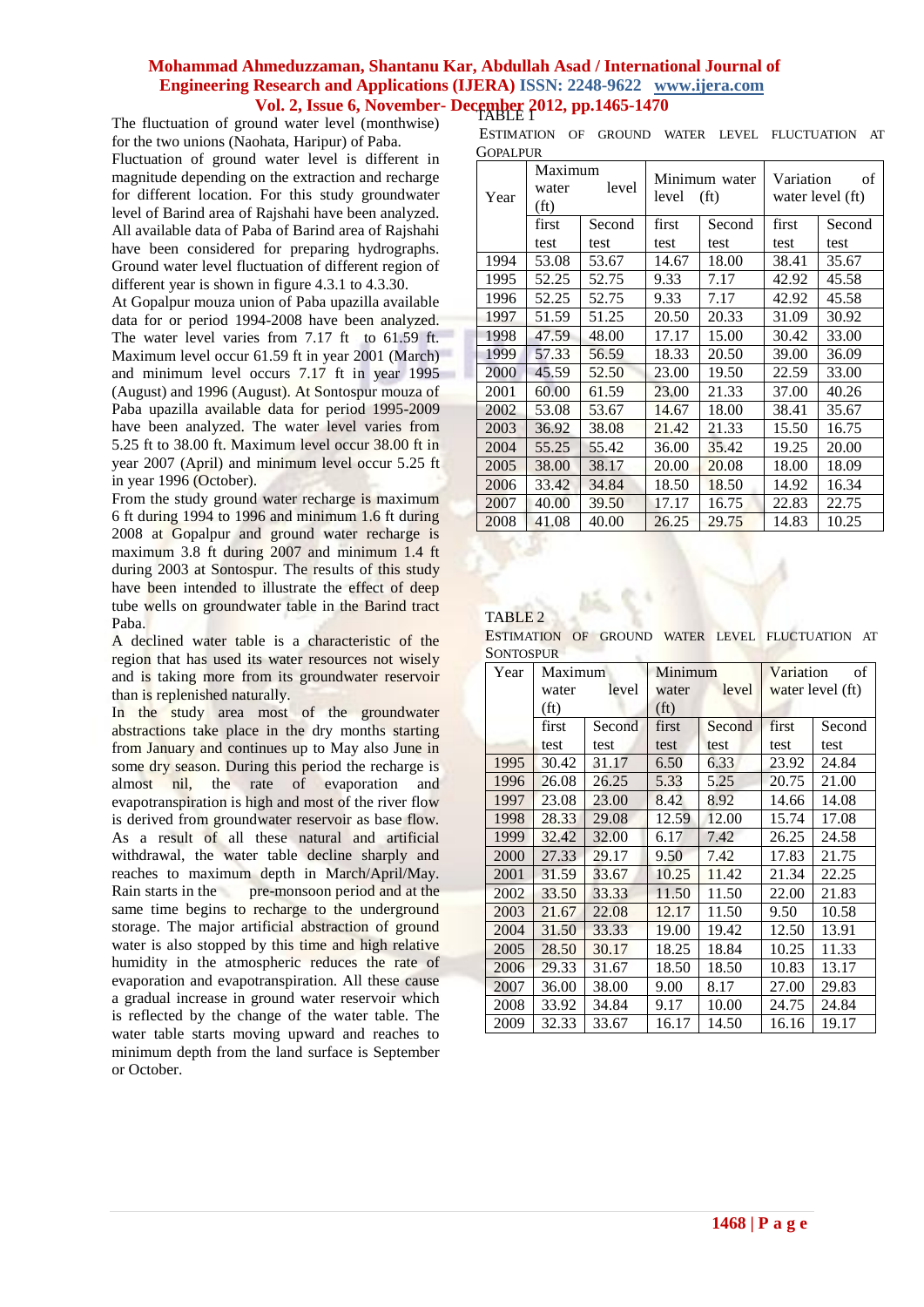





Test)



# **IX. CONCLUSION**

Ground water level shows a seasonal pattern of fluctuation. The magnitude of fluctuation depends upon the qualities of water recharge and discharge. The ground water level in Barind area rise and falls continuously with the advance of wet and dry season. Analysis the records of ground water level in observation well of Paba have indicated the level rises to its peak in the month of August to September even to October in some place. During October, November and December when the intensity of rainfall decreases ground water level starts depleting rapidly. At that time water level remain much higher than of stream level. The ground water table at that time remains only a few below or nearly the ground surface.

In the Barind area it is seen that the amount of ground water extraction is caused by irrigation. The amount of extraction is increased day by day. Due to increase of population need to increase production of crops to meet the desire demand. Irrigation is a parameter to increase production of crops. So the amount of extraction of ground water is increase.

There is no rainfall occur equally all the month in a year of our country. In the Barind area rainfall is so little. But that are only rainy season. In the Barind area soil is normally hard clay or clay type which is less permeable to infiltration. As a result a little amount of rain water is infiltrated into the ground.

# **REFERENCES**

- [1] Chen ZS, Osadetz MK (2002). Prediction of average annual groundwater levels from climate ariables: An empirical model. J. Hydrol., 260: 102- 117.
- [2] Gleick PH (1989). Climate change, hydrology, and water resources. Rev. Geophys., 27(3): 329344.
- [3] Maathuis H, Thorleeifson LH (2000). Potential impact of climate change on prairie ground water supplies: Review of Current Knowledge. Sackatchewan